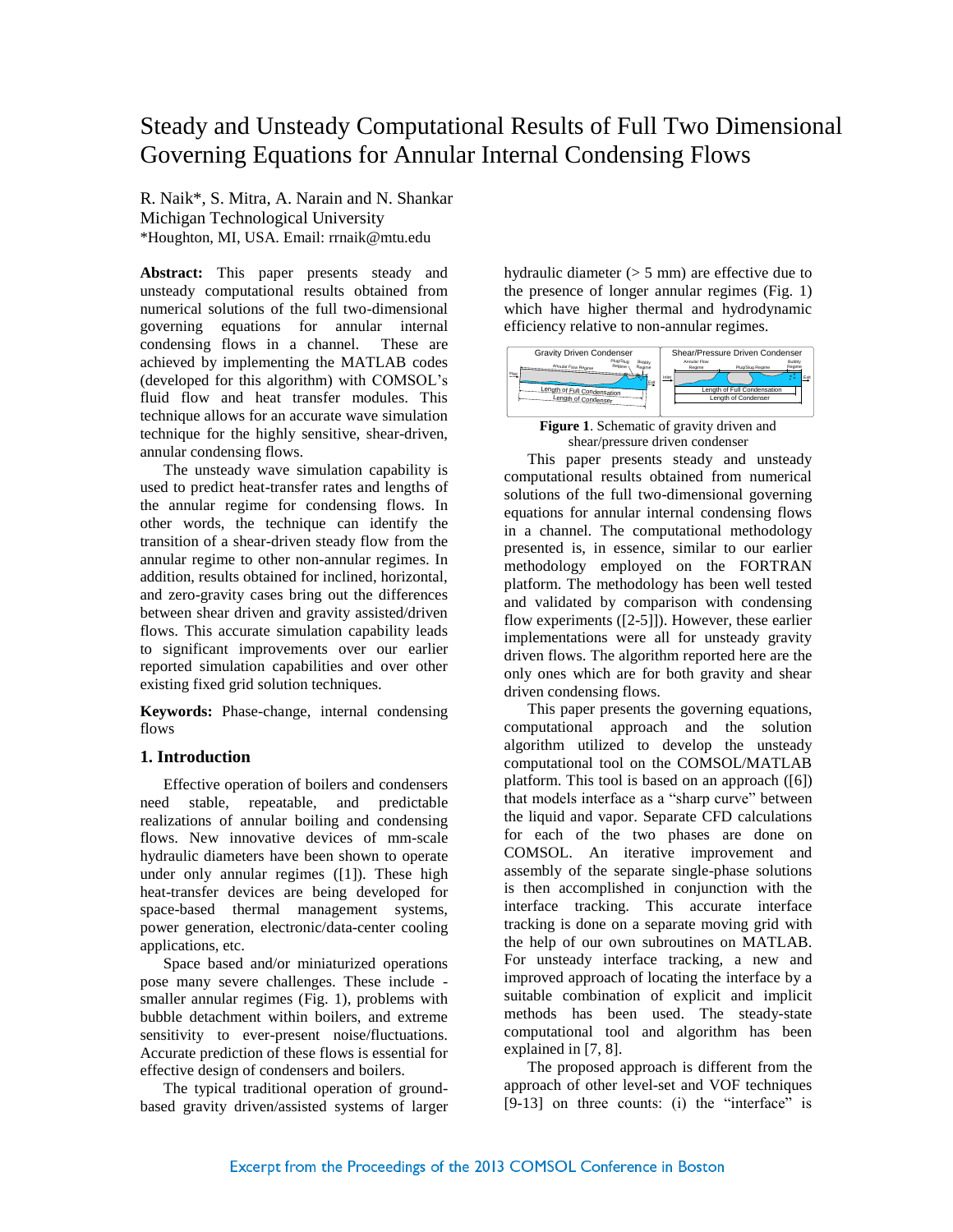modeled as "sharp" instead of the more common "thin zone" models, (ii) the liquid and vapor domains are solved separately and consecutively as opposed to the concurrent solving of both domains, and (iii) the original hyperbolic nature of the interface tracking equation is retained without tweaking it with diffusive terms for computational convenience (see [\[14\]](#page-6-6)) or as an ad-hoc improvements in some of the VOF techniques within the "thin zone" model.

The paper compares and finds good agreement of the reported steady results with the results obtained from two independent computational techniques, namely: the twodimensional (2-D) technique implemented on FORTRAN [\[6\]](#page-6-2) and a quasi one-dimensional technique [\[15\]](#page-6-7). The 2-D technique on FORTRAN utilizes a similar computational methodology outlined in this paper, but has greater limitations compared to the COMSOL based tool. The present tool allows for the handling of a larger domain size by integration of multiple domain solutions, and offers enhanced computational speed, higher accuracy, etc. The 1-D technique ([\[15\]](#page-6-7)) is used for computing approximate results based on an algorithm that solves the governing equations as a set of non-linear ordinary differential equations.

The reported steady/unsteady computational methodology allows for the investigation of annular/stratified condensing flows, study of the steady flow's response to disturbances and sustained inlet mass flow rate pulsations, and prediction of the annular regime length. These issues are particularly important in understanding flow physics and the boundary condition sensitivity of shear driven flows typically realized in horizontal channel flows, micro-gravity flows and in micro-meter scale hydraulic diameter ducts.

## **2. Governing Equations**

The two-dimensional computational approach employed to investigate internal condensing flows in channels and tubes is based on the full governing equations described in [\[6\]](#page-6-2).

The liquid and vapor phases in the flow (see schematic in Fig. 2) are denoted with subscript I  $= 1$  (alternatively as 'L') and I = 2 (alternatively as 'V') respectively. The fluid properties (density  $\rho$ , viscosity  $\mu$ , specific heat  $C_p$ , and thermal conductivity k) with subscript I are to take their representative constant values for each phase  $(I =$ 1 or 2).



**Figure 2:** A schematic of a representative condensing flow problem in a channel.

Let  $T_I$  be the temperature fields,  $p_I$  be the pressure fields, and  $\vec{v}_I = u_I \hat{i} + v_I \hat{j}$  be the velocity fields. Also, let  $T_{sat}(p)$  be the saturation temperature of the vapor as a function of local pressure p at the interface,  $\delta$  be the film thickness, ṁ be the local interfacial mass flux,  $T_w(x) < T_s(p)$  be a known temperature variation of the condensing surface (with its lengthaveraged mean value being  $\overline{T}_W$ ).

Let  $g_x$  and  $g_y$  be the components of gravity along the x and y axes,  $p_0$  be the steady inlet pressure,  $\Delta T = T_s(p_0) - \overline{T}_W$  be a representative controlling temperature difference between the vapor and the bottom plate,  $h_{fg}$  be the heat of vaporization at temperature  $T_s(p)$ , and U be the average inlet vapor speed determined by the inlet mass flow rate  $\dot{M}_{in}$  ( $\equiv \rho_2 \cdot U \cdot h$  for the channel flow).

### **2.1 Interior Equations**

The differential forms of mass, momentum (x and y components), and energy equations for 2-D flow in the interior of both the incompressible phases are the well-known equations (as in Eq. 2 in [\[6\]](#page-6-2)).

## **2.2 Interface Conditions**

The nearly-exact interface conditions for condensing flows are given in [\[6\]](#page-6-2) and [\[16\]](#page-6-8). Utilizing a superscript "i" for values of flow variables at the interface  $\emptyset \equiv v - \delta(x,t) = 0$ , nondimensional forms of the interface conditions are given below.

The interfacial conditions are as follows:

 Continuity of liquid and vapor tangential component of interfacial velocities yields ([\[6\]](#page-6-2)):

$$
u_2^i = u_1^i - \delta_x (v_2^i - v_1^i),
$$
 (1)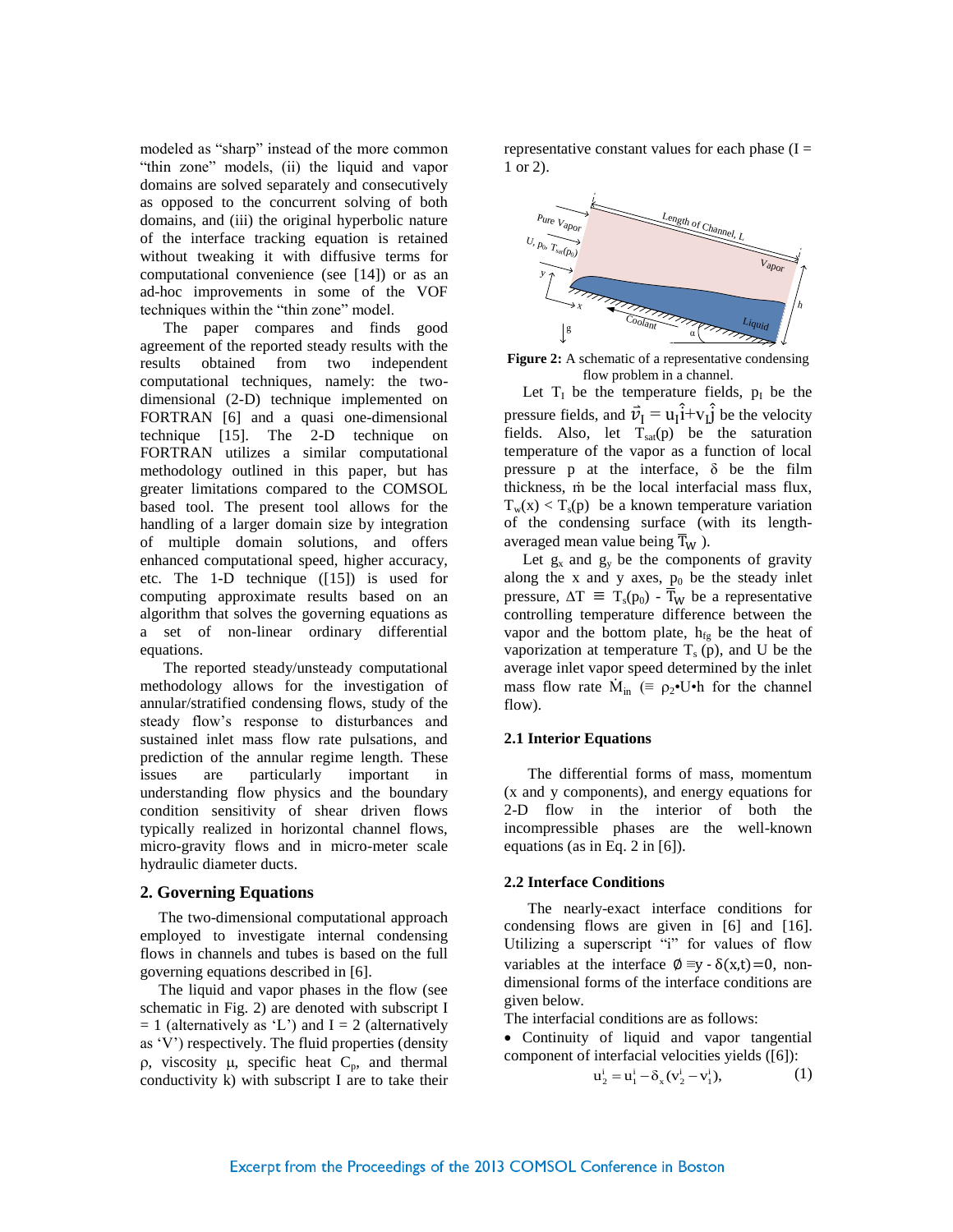where  $\delta_x = \partial \delta / \partial x$ .

 Normal component of momentum balance at the interface yields ([\[6\]](#page-6-2)):

$$
\pi_1^i = \frac{\rho_2}{\rho_1} \pi_2^i - \frac{1}{We} \left( \frac{\delta_{xx}}{[1 + \delta_x^2]^{3/2}} \right) + \dot{m}^2 \left( \frac{\rho_1}{\rho_2} - 1 \right) ,
$$
 (2)

where  $\text{We} \equiv \rho_1 U^2 \text{h/s}$ , and surface tension  $\sigma = \sigma$ (T) where T is the interfacial temperature.

 Tangential component of momentum balance at the interface yields ([\[6\]](#page-6-2)):

$$
\frac{\partial \mathbf{u}_1}{\partial \mathbf{y}}\Big|_{\mathbf{i}} = \frac{\mu_2}{\mu_1} \frac{\partial \mathbf{u}_2}{\partial \mathbf{y}}\Big|_{\mathbf{i}} + [\mathbf{t}], \tag{3}
$$

where the term [t] is defined in Eq. (A.9) of [\[6\]](#page-6-2).

• Non-zero interfacial mass fluxes  $\dot{m}_{LK}$  and  $\dot{m}_{VK}$ are obtained from kinematic constraints on the interfacial values of the liquid and vapor velocity fields and these are given by Eq 6 in [\[6\]](#page-6-2).

 $\bullet$  Non-zero interfacial mass flux  $\dot{m}_{\text{Energy}}$  (as given by Eq. 7 of [\[6\]](#page-6-2)) represents the constraint imposed by net heat flux (associated with latent heat release) across the interface.

 The interfacial mass balance requires that the net mass flux (in  $\text{kg/m}^2/\text{s}$ ) at a point on the interface be single-valued regardless of which physical process is used to obtain it. This requirement essentially implies:

$$
\dot{m}_{LK} = \dot{m}_{VK} = \dot{m}_{Energy} \equiv \dot{m}.
$$
 (4)

For the reported results, it should be noted that negligible interfacial thermal resistance and equilibrium thermodynamics is assumed to hold on either side of the interface for all points downstream of the origin.

The non-dimensional form of the thermodynamic restriction on interfacial temperatures yields:

$$
\theta_1^i \cong \theta_2^i = T_s(p_2^i) / \Delta T \equiv \theta_S(\pi_2^i)
$$
 (5)

Within the vapor phase, for the mm-scale ducts and refrigerants considered here, changes in absolute pressure relative to the inlet pressure are large enough to affect vapor motion but, at the same time, are too small (except in micro-scale ducts) to affect saturation temperatures. Therefore, we have  $\theta_{\rm S}(\pi_2^{\rm i}) \cong \theta_{\rm S}(0)$ .

## **2.3 Boundary Conditions**

The problem is computationally solved subject to the boundary conditions shown on a representative film profile in Fig 3.

Top wall: The upper wall temperature  $T_2(x, h, t)$  $>$  T<sub>sat</sub>(p<sub>0</sub>) is at a superheated value close to saturation temperature to allow the assumption of a nearly constant saturation temperature for the vapor at all location. This is reasonable because the effects of superheat (typically in a range of  $5 - 10^{\circ}$ C) are negligible.

Bottom wall: Besides the no-slip condition  $(u_1(x),$  $0, t$  = v<sub>1</sub>(x, 0, t) = 0) at the condensing surface, condensing-surface temperature  $(T_1(x, 0, t) =$  $T_w(x)$ ).

Inlet Conditions: At the inlet  $x = 0$ , we have  $u_2 =$ U, the prescribed inlet velocity.

Pressure is not prescribed across the inlet boundary but its value p<sub>exit</sub> is specified at the corner point at the intersection of the inlet and the top wall. The inlet pressure  $p_{in}$  (=  $p_0$ ) appears indirectly through important thermodynamic properties such as  $h_{fg}(p_2^i) \approx$  $h_{fg}(p_0)$  and  $T_{sat}(p_2^{\hat{i}}) \approx T_{sat}(p_0)$ . Interfacial pressure variations are obtained from the computed nondimensional pressures  $\pi_2$ <sup>i</sup>(x, y, t) through the relation  $p_2 = p_0 + \rho_2$ .  $U^2 \pi_2(x, \delta(x, t), t)$ .





## **3. Computational Approach**

The computational approach consists of two parts - the steady solution approach and the unsteady solution approach.

For the steady solution approach, though not necessary, a sophisticated quasi one-dimensional model ([\[15\]](#page-6-7)) is used to provide initial guesses of interface location and interfacial velocity of the steady, annular/stratified flow in this geometry. This choice expedites convergence. Subsequently, starting from this guess, the new computational tool based on COMSOL and MATLAB subroutines is used to improve the interface location and to solve condensing flow problems. The approach is similar to ([1]-[7]) that uses as a sharp interface model and performs separate CFD calculations for each one of the two phases. Continuous improvements by the iterative assembly of the two separate single-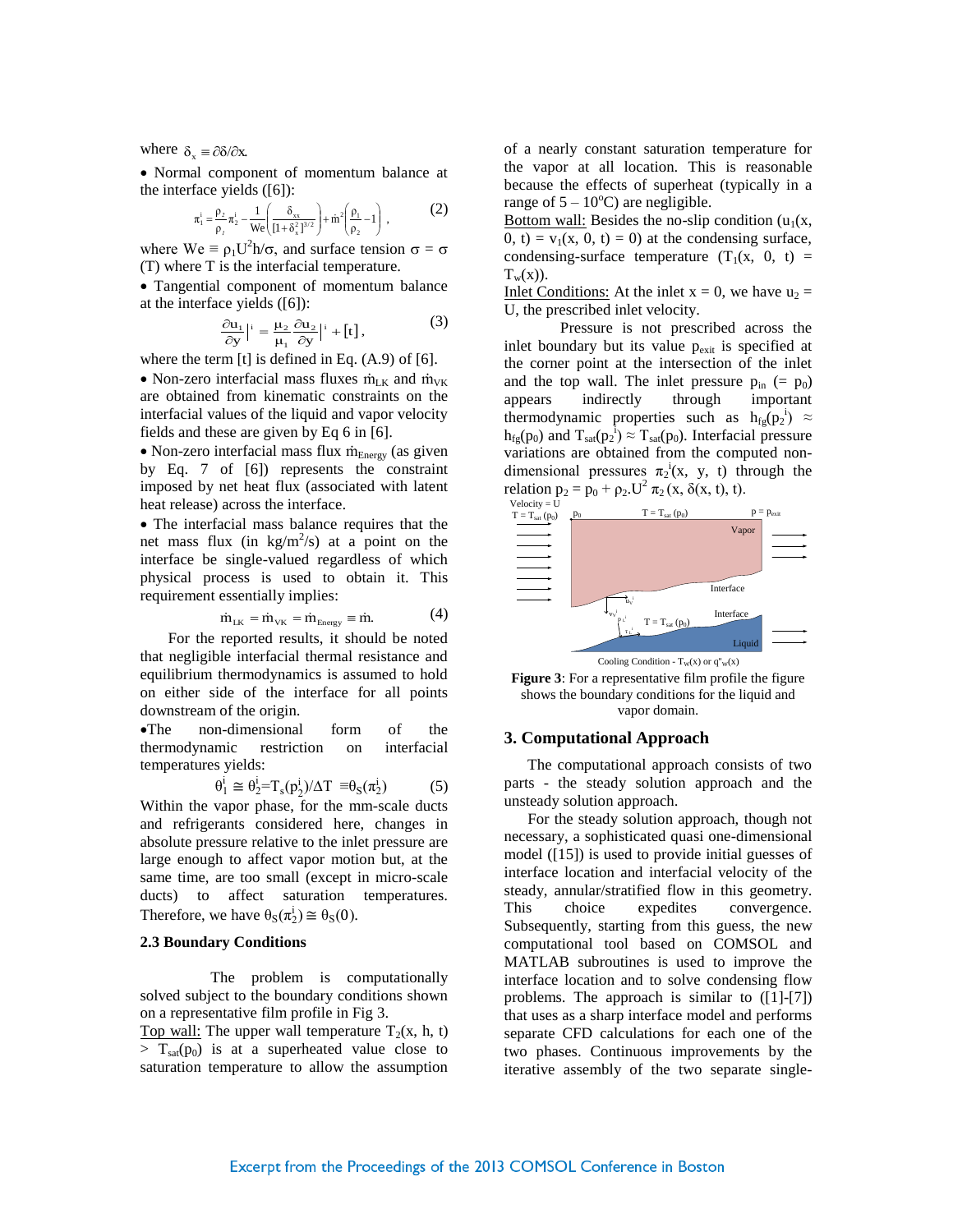phase solutions in conjunction with interface tracking with the help of our own subroutines on MATLAB leads to convergence and accurate solution. The simulation tool locates an interface  $(\phi(x, y, t) = 0)$  by solving the interface tracking equation arising from one of the interfacial massflux condition as in Eq. (4):

$$
\dot{m}_{LK} = \dot{m}_{Energy} \tag{6}
$$

This requirement is rewritten in the popular interface evolution equation form:

$$
\frac{\partial \phi}{\partial t} + \overrightarrow{V}_{eff} \cdot \overrightarrow{\nabla} \phi = 0 \tag{7}
$$

where  $_{\text{eff}} = \vec{v}_1^{\text{i}} - (k_1 \cdot \vec{\nabla} T_1 |^{\text{i}} - k_2 \cdot \vec{\nabla} T_2 |^{\text{i}})$  $\rho_1$ ). (1/h<sub>fg</sub>) is the modified velocity vector determined by the vertical component of liquid interfacial velocity  $\vec{v}_1^i$  and liquid and vapor temperature gradients at the interface  $(\vec{\nabla}T_1)^i$  and  $\overline{\nabla}T_2|^i$ ).

The above equation is currently solved by a 2D interface tracking method valid only for an explicit definition of  $\phi$  given as: y -  $\delta(x,t) = 0$  for the unsteady case and y -  $\delta_{\text{Steady}}(x,t) = 0$  for the steady case. In a forthcoming approach, we will propose an enhancement of this interface tracking method by a level-set type technique [\[12\]](#page-6-9) without the assumption on the form of  $\phi$ .

### **3.1 Interface Tracking**

The interface is tracked as by solving a reduced form of Eq. 6. This reduced form is given by:

$$
\frac{\partial \delta}{\partial t} + \bar{u}(x, t) \frac{\partial \delta}{\partial x} = \bar{v}(x, t) \tag{8}
$$

where  $\delta$  (x, 0) =  $\delta_{\text{Steady}}$  or other prescriptions,  $\bar{u}(x, t)$  and  $\bar{v}(x, t)$  definitions can be found in [\[6\]](#page-6-2).

This interface evolution equation is a wave equation, which is a first order hyperbolic partial differential equation (PDE). Its characteristics, characteristic speeds, and forcing functions can be determined by marching forward in time. This evolution equation is solved with  $4<sup>th</sup>$  order accuracy in time using its well-defined characteristics equation (which is an ODE underlying the PDE problem).

The solution of Eq. 8 (evolution of the interface) is observed along the characteristic curves  $x = x_c(t)$  given by

$$
\frac{dx_c}{dt} = \bar{u}(x_c(t), t) \tag{9}
$$

Eq. 9 is solved by a 4<sup>th</sup> order Runge-Kutta method (RK4) to obtain  $x_c(t)$  curves for  $t \ge 0$ under initial conditions  $x_c(0) = x^*$  where  $x^*$  is

any value between inlet and outlet. For  $x_c(t)$ curves starting at  $x = 0$ , Eq. 9 is solved over  $t \ge t^*$ where t is any specific time and  $x_c(t^*) = 0$ .

The evolution of the film along the characteristic curves is governed by

$$
\frac{\mathrm{d}\hat{\delta}(t)}{\mathrm{d}t} = \hat{\nabla}(x_c(t), t) \tag{10}
$$

 $\hat{\delta}(0) = \delta_{\text{Steady}}$  or other prescriptions

where  $\hat{\delta}(t) = \delta(x_c(t), t)$  and  $\hat{\bar{v}}(t) = \bar{v}(x_c(t), t)$ . Interface evolution equation is solved by

using a mix of explicit and implicit tracking approaches. The interface at time,  $t = t^* + \Delta t$ , is predicted explicitly along the characteristic curves (use Eq. 24 in [\[6\]](#page-6-2)). The single-phase domain solutions are then recomputed. The recomputed single-phase domain solutions, along the previous prediction of film is used to further refine the prediction of film at  $t = t^* + \Delta t$ . This is accomplished by the utilizing  $4<sup>th</sup>$  order RK4 method for Eqns. 9 - 10. This algorithm leads to accurate satisfaction of the interface conditions (including the interfacial mass flux conditions).

## **4. Solution Algorithm**

The solution algorithm is as follows:

i) At discrete number of spatial locations, an initial guess of interface variables -  $\delta$ ,  $\tau^i$ ,  $p^i$ ,  $T_L^i$ ,  $u_v^i$ ,  $v_v^i$ ,  $T_v^i$  for the steady problem are made. For the unsteady problem, the algorithm starts with known or specified values of these variables at  $t = 0$ .

ii) Liquid domain is solved on COMSOL using the **Laminar Flow** model under the **Single-Phase Flow** branch and the **Heat Transfer in Fluids** model, using stress boundary conditions i.e. tangential stress (shear) and normal stress (pressure) specified, and using saturation temperature conditions at the interface. The converged solution is post-processed on MATLAB to obtain  $u_L^i$ ,  $v_L^i$ ,  $T_L^i$ .

iii) Using the liquid domain solution,  $u_v^i$  and  $v_v^i$ are obtained from continuity of tangential velocity and interfacial mass flux equality respectively.  $T_v^i$  is obtained from saturation temperature conditions at the interface.

iv) Using the values of  $u_v^i$ ,  $v_v^i$ ,  $T_v^i$  on the current location of the interface  $\delta$ , the vapor domain is solved on COMSOL using the **Laminar Flow** model (but Turbulence Flow model can also be used far away from the interface) under the **Single-Phase Flow** branch. The solution is post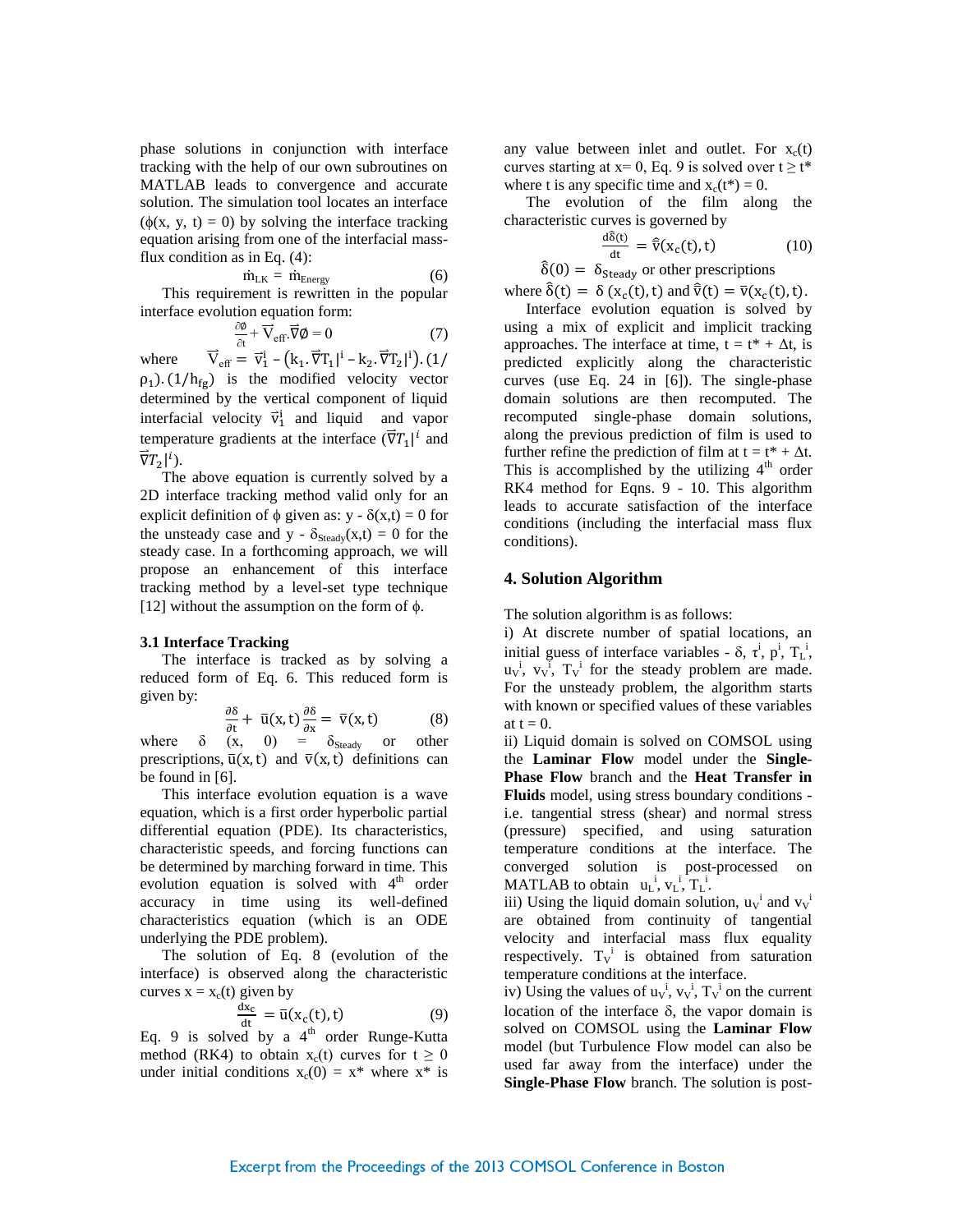processed to obtain values of tangential and normal stresses at the vapor interface.

v) The momentum-balance condition at the interface and the computed values of vapor domain interfacial stresses are used together to obtain the new updated values of interfacial stresses at the liquid domain interface.

vi) The initial values for the interface location ( $\delta$ )  $(x, t) = 0$  at  $t = t^*$  predict the interface location at discrete values of  $t = t^* + \Delta t$  and on a moving grid x. With his new predicted interface location, steps (i) - (v) are repeated until a good estimate of the interface location at  $t = t^* + \Delta t$  is obtained. Combinations of explicit and implicit methods are used for the interface tracking. This also ensures that the effective velocity  $\vec{V}_{eff}$  used in the interface tracking equation is converged.

Repetition of the steps (i) to (vi) yields converged interface locations as well as CFD solutions for liquid and vapor domains at each t  $= n\Delta t$  for  $n = 1, 2$ , etc.

# **5. Results and Discussion**

#### **5.1 Convergence of the solution**

Accuracy (shown in [\[8\]](#page-6-4)) of the solution is ensured by the following:

- i. The convergence of flow variables in the interior of each single-phase fluid domain.
- ii. Satisfaction of all the interface conditions for the condensing flow problem.
- iii. Grid independence of each single-phase domain and convergence of the flow variables.

# **5.2 Ability of the tool to satisfy steady/unsteady interface conditions**

The ability to satisfy the interface conditions is an extremely critical aspect of simulations for free-surface problems. The existing VOF and Level-set techniques, due to their use of a band approach to track the interface, are typically unable to accurately satisfy the independent verification of the interfacial mass fluxes of Eq. 4 (as shown in the schematic of Fig. 4). However, in this approach, the mass fluxes based on liquid kinematics  $(m_{LK})$ , vapor kinematics  $(\dot{m}_{VK})$ , and energy constraints  $(\dot{m}_{Energy})$  are found, in Fig. 5, to be in very good agreement with one another.



**Figure 4.** Schematic of a condensing flow showing the method of computing the interfacial mass fluxes  $(kg/m<sup>2</sup>-s)$  based on liquid kinematics  $(m_{LK})$ , vapor kinematics ( $\dot{m}_{VK}$ ), and energy constraints ( $\dot{m}_{Energy}$ ) Time Step  $= 0.036$  s



**Figure 5.** Interfacial mass fluxes  $(kg/m^2-s)$  at a specific time instant during an unsteady simulation showing very good agreement.

## **5.3 Features of steady solution**

The steady solution obtained from the current simulation technique has also shown to be in agreement with both the 1-D Engineering technique [\[8\]](#page-6-4) and the previous 2-D Fortran tool [\[17\]](#page-6-10). Fig. 6 shows the comparison of the nondimensional film thickness values along the length of the channel from three different simulation techniques.



**Figure 6.** Comparison of non-dimensional film thickness along the non-dimensional length of the channel from the current 2-D steady tool, 1-D technique [10], and the 2-D steady Fortran tool showing good agreement.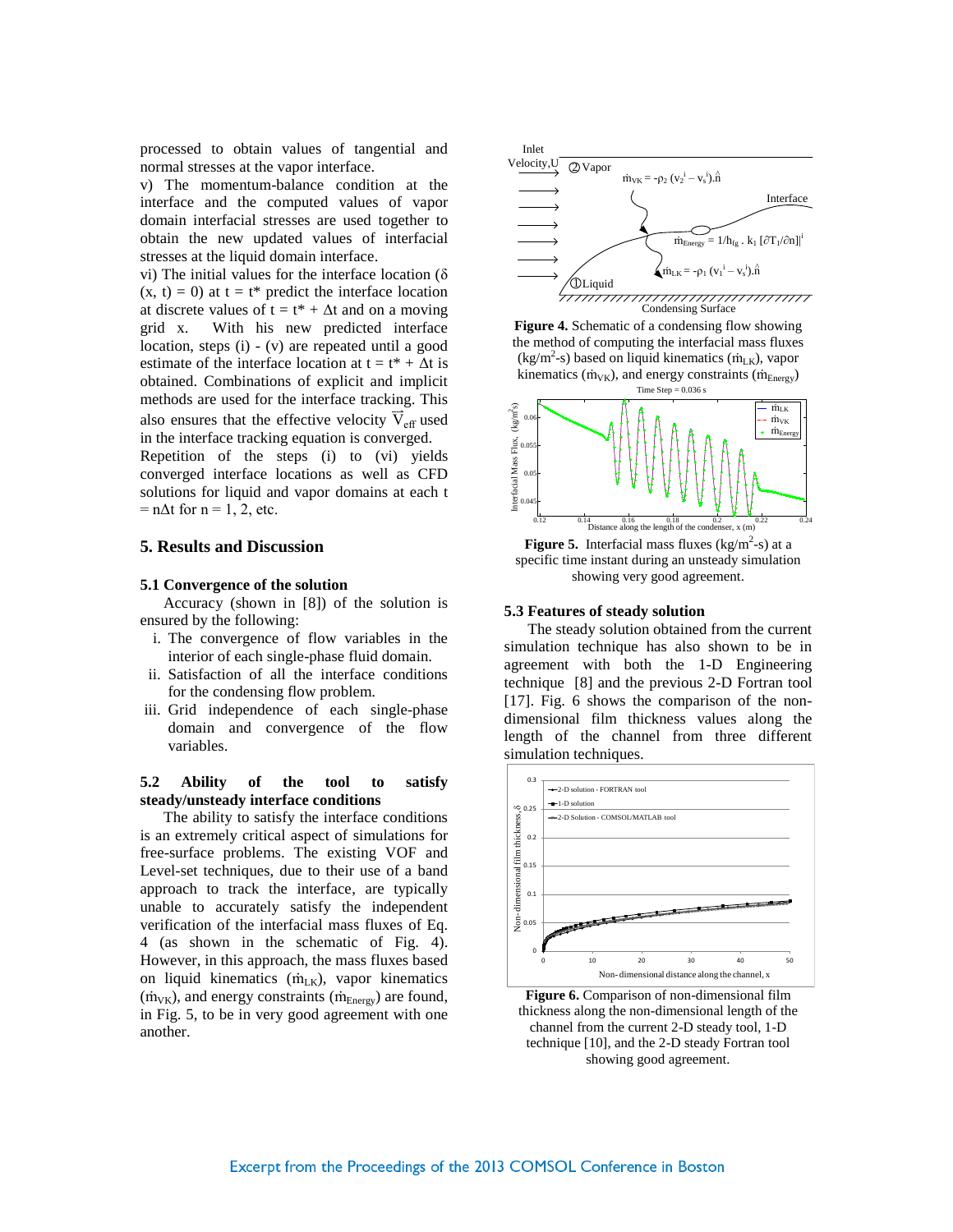Table 1 shows the comparison of the simulation heat-flux with the experimental results for run cases of [\[18\]](#page-6-11). The experimental inlet mass flow rates and boundary conditions (particularly of spatially varying wall temperatures) have been used for the simulations. The table shows good agreement for heat-flux values measured experimentally at a 40 cm location from the inlet of the test section. This shows the ability of the code to handle different non-uniform and realistic boundary conditions of real world condenser situations. Prescribed heat-flux thermal boundary conditions can also be used with minor changes to the code.

Figure 7 shows the streamline patterns for a shear-driven flow and a gravity assisted (inclined channel of 2 deg) flow indicating the tendency of the film to fly-off from the surface in the absence of a gravitational component in the direction of the flow. This is an indication of an earlier transition to non-annular regimes for the sheardriven flow and hence a shorter annular regime length  $(x_A)$  in comparison to the gravity assisted situation. With the help of this understanding, our research team has proposed ([\[1\]](#page-6-0)) innovative operations of such condensers and boilers.

**Table 1.** Comparison of steady 2-D simulation results with experimental run cases in [\[18\]](#page-6-11)

| Case                          | $\overline{\overline{M}}_{in}$ | $T_{sat}(\overline{p_{in}})$ | $\overline{T}_W$ | $\overline{\mathsf{q}}^{\mathsf{n}}$ <sub>W Expt</sub> | $\mathfrak{q}^{\overline{\mathfrak{m}}}_{w 2\cdot 0}$ @<br>$\omega x = 40$ $x = 40$ cm | % Error<br>for 2-D | $x_A$ (Expt) |       |
|-------------------------------|--------------------------------|------------------------------|------------------|--------------------------------------------------------|----------------------------------------------------------------------------------------|--------------------|--------------|-------|
|                               | g/s                            | ۰c                           | ۰c               | W/cm <sup>2</sup>                                      | W/cm <sup>2</sup>                                                                      |                    | cm           |       |
| Error                         | ± 0.05                         | ±1                           | ±1               | ± 25%                                                  |                                                                                        |                    | ± 12%        |       |
| 1                             | 0.702                          | 56.6                         | 48.6             | 0.18                                                   | 0.19                                                                                   | 4.1                | 71           | ε     |
| $\overline{2}$                | 0.700                          | 56.6                         | 49.8             | 0.16                                                   | 0.14                                                                                   | 13.4               | 90           | ć.    |
| 3                             | 0.700                          | 56.6                         | 50.0             | 0.15                                                   | 0.13                                                                                   | 11.5               | 93           | Š     |
| 4                             | 0.698                          | 56.6                         | 50.7             | 0.12                                                   | 0.11                                                                                   | 4.2                | 95           |       |
| 5                             | 1.000                          | 57.0                         | 44.0             | 0.40                                                   | 0.40                                                                                   | 0.6                | 57           | Dista |
| $8\frac{\text{x }10^{-4}}{2}$ |                                |                              |                  |                                                        |                                                                                        |                    | Velocity     |       |





**Figure 7.** Streamline patterns of condensing flows in (a) shear-driven (b) 2 degree inclined gravity-assisted configurations showing differences in flow physics. (Fluid: FC- 72 vapor,  $\dot{m}_{in} = 0.4$  g/s,  $\Delta T = 17.45$  °C, and  $h = 2$  mm)

### **5.4 Unsteady simulation results**

Figure 8 shows a steady and unsteady simulation for an experimental case. The initial disturbance at  $t = 0$  s (with three different wavelengths) and its unsteady evolution at  $t =$ 0.05 s are shown. The steepening and growing wave front around  $x = x_A$  has been assessed to indicate transition from annular to non-annular regimes. This is an on-going study and will be reported fully in a future publication.



**Figure 8.** The 0 m  $\le x \le 0.57$  m steady and unsteady simulations for an experimental case (fluid - FC-72,  $p_{in}$  = 101 kPa, h = 2 mm,  $\dot{m}_{in}$  = 1.0 g/s, and experimental wall temperature variation).

## **6. Conclusions**

• Fundamental 2-D steady/unsteady predictive tools for flow condensation have been developed. With regard to convergence and satisfaction of interfacial conditions in presence of waves, the tool shows excellent accuracy.

• The demonstrated compatibility of the scientific tool's predictions with the